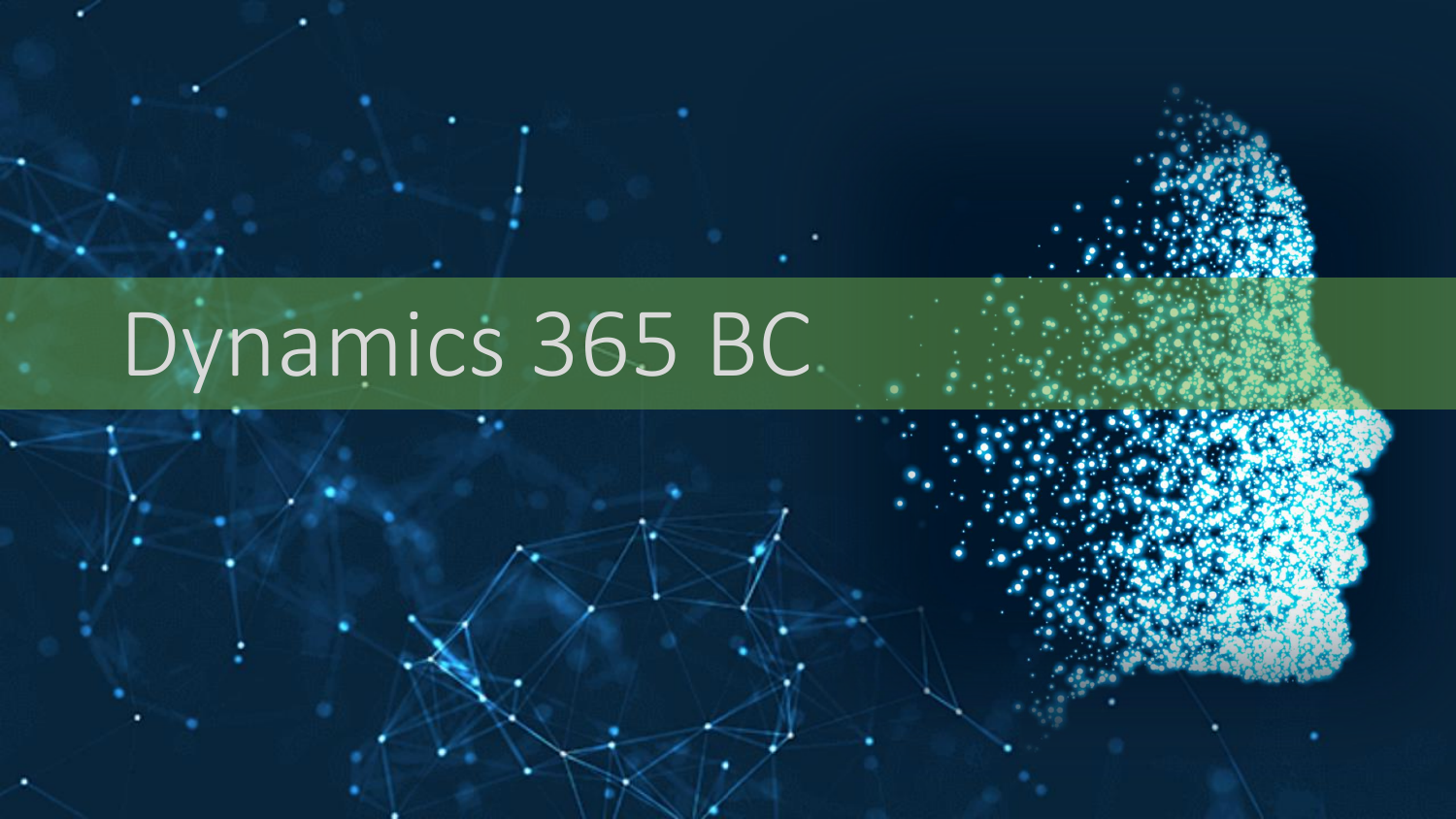Dynamics 365 BC applications—with little to no code development. Quickly build apps, automate workflows, and bring additional data insight into your business with the Microsoft business application platform.

Dynamics 365 Business Central (BC) is an effective business management solution for small and midsized companies, allowing them to seamlessly connect their financials, sales, service and operations effortlessly to streamline the business process, improving customer interactions and improving better decision-making. 365 BC is a global business solution that is highly adaptable and rich with exciting features. Companies are able to manage their business efficiently in all aspects, including; finance, manufacturing, sales, management and more. Users are able to customise the capability of 365 BC to ensure relevant functionalities to the region of the acquired operation. Business Central is fast to implement, easy to configure, and simplicity guides innovations in product design, development, implementation, and usability.

Dynamics 365 BC allows your enterprise to market more efficiently, sell effectively, and interact and respond anywhere at any time. Business Intelligence is provided in the cloud through solid integration with the Office 365 applications already familiar to you.



info@dynavix.co.za © DYNAVIX PTY LTD

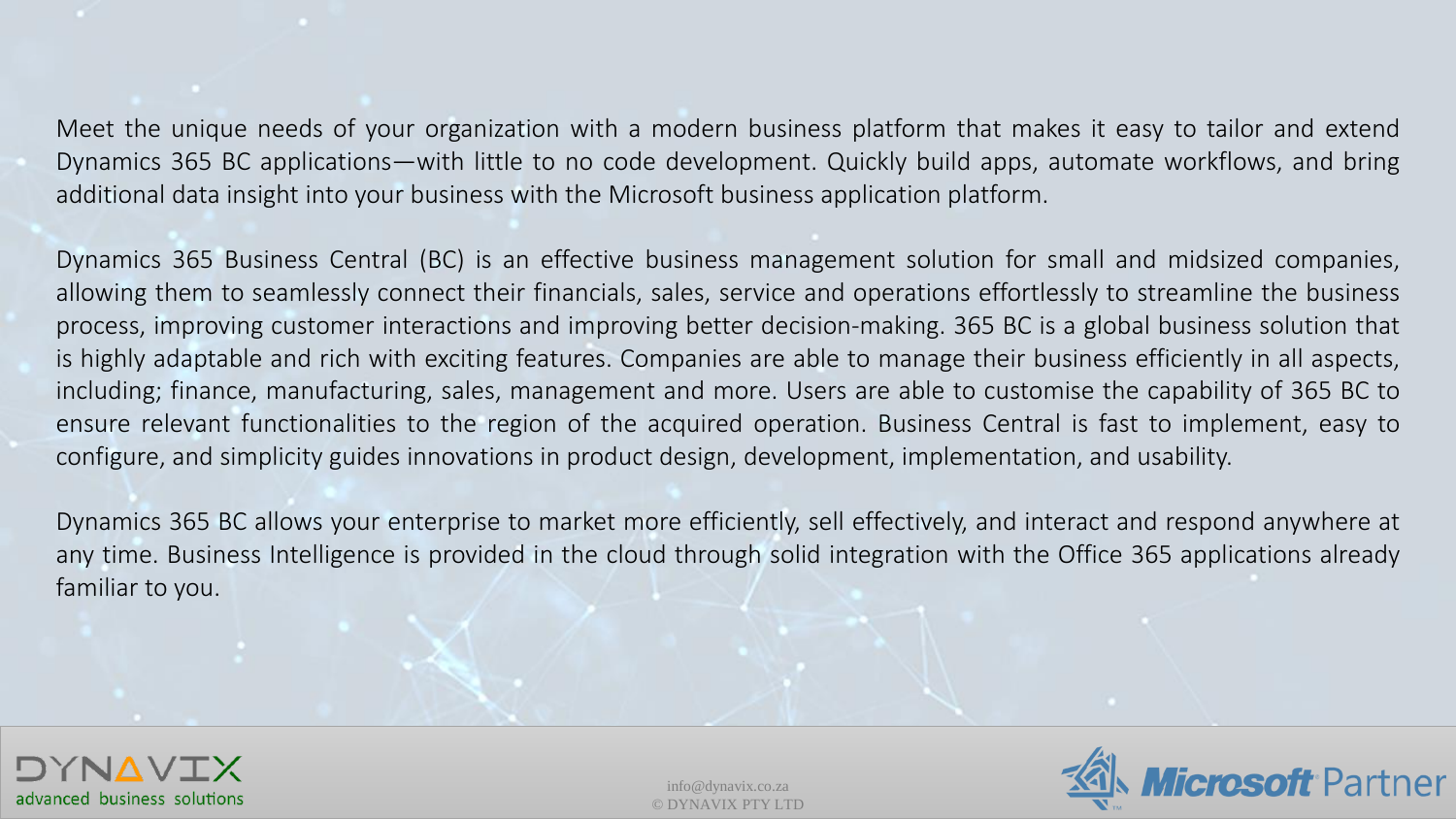Although this product is primarily a web-based solution, there is an on-premise version available. Both versions of Business Central have the same functions and features, with the only difference being the platform used.

## **On-Premise**

• The Business Central On-Premise software is built for on-premise deployment, much as the name suggests. Although it can also be hosted in the cloud, it cannot offer the same seamless experience as with the fully managed cloud-based solution.

## **Cloud**

- The Business Central Cloud provides all the capabilities of the on-premise version, but also ads the benefits of a true cloud solution.
- Central Cloud offers easy access 24/7 from any device, no matter where you are. Giving you real-time information flow.
- Seamless upgrades, easy integration building through web API's and reduced hardware costs are features that will make you excited.



info@dynavix.co.za © DYNAVIX PTY LTD